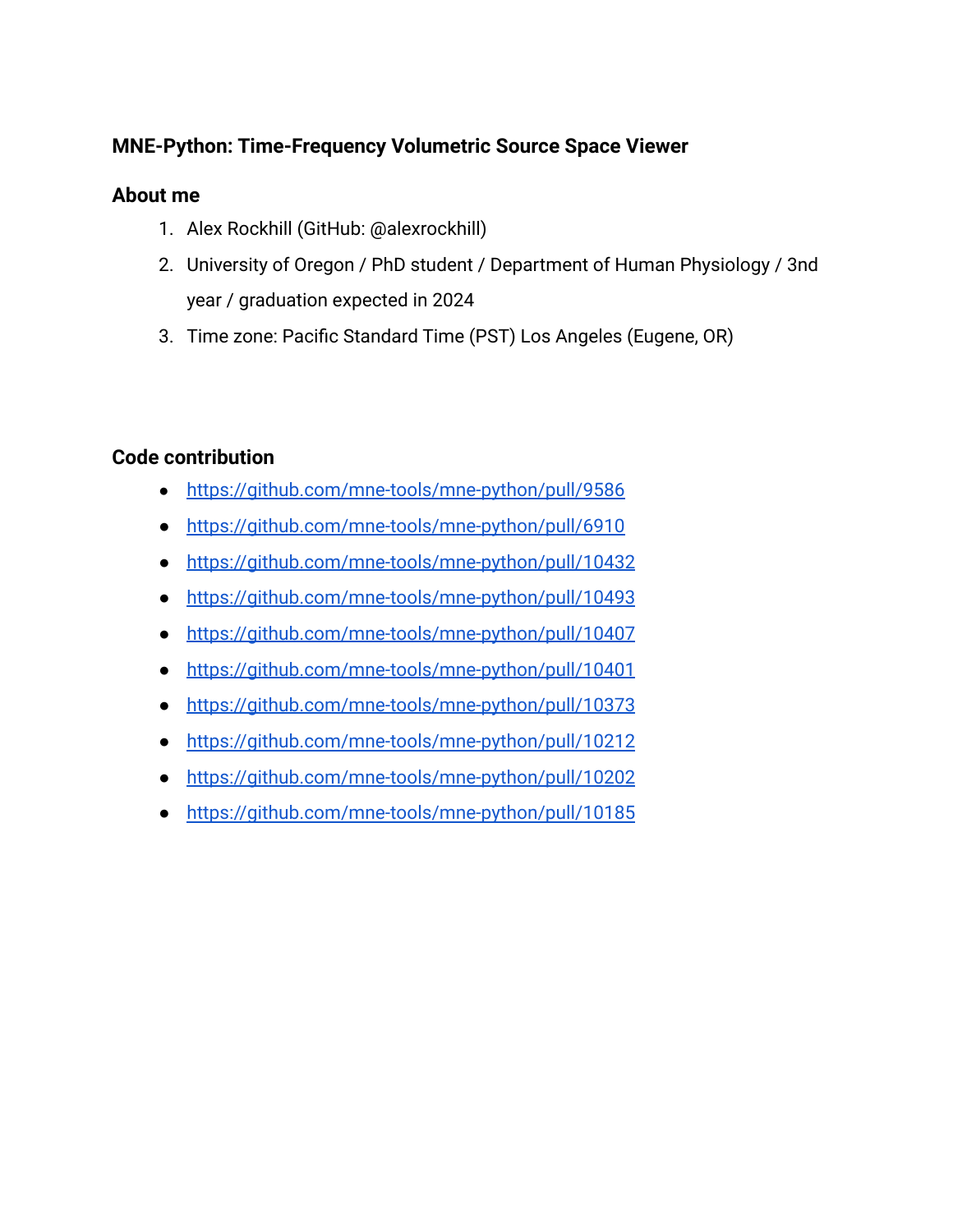### **Project information**

1. Sub-org name

#### MNE-Python

2. Project Abstract

Transforming electrophysiology signals from sensors into their frequency representations has been shown to be a way to increase the power for application of this data; for one example of very many see [Swann](https://www.zotero.org/google-docs/?llhqaX) et al., 2015. This Fourier-transformed sensor data can be used to infer data within the brain in a very similar way as the time-series data but with an added, fifth dimension for frequency. MNE-Python has all the components necessary for time-frequency source estimate viewing and would be greatly improved by integrating them to allow for exploration of this complex data. A graphical user interface (GUI) that allows users to look at regions of high power spectral density, while letting the user dynamically adjust the range of frequencies, would be incredibly helpful for allowing this kind of data to be explored and analyzed. The ability to browse slices has already been implemented in `mne.gui.ieeg\_locate` and could be abstracted to be used in this case. Time-frequency plotting of spectrograms, with appropriate units and baseline correction already exists in MNE-Python as well. Putting these elements together into a GUI would be a great improvement for the MNE-Python tool and community.

3. Detailed description

#### Introduction

Electrophysiology data can be decomposed into frequency components across time, which has been shown to be an effective approach for analysis [\(Miller](https://www.zotero.org/google-docs/?VBaDx9) et al., 2007). This time-frequency data, collected at the scalp using magneto- and/or electroencephalography (MEG and EEG), can be used to estimate oscillatory activity within the brain using techniques like minimum norm estimation (MNE), dynamic statistical parametric mapping (dSPM) and exact and standardized low resolution brain electromagnetic tomography (eLORETA and sLORETA) [\(Gramfort,](https://www.zotero.org/google-docs/?mzoUqS) 2013), beamforming [\(Dalal](https://www.zotero.org/google-docs/?UHt1bh) et al., 2008) and their derivatives. Source estimation techniques are widely used in electrophysiology research but are generally done on time or frequency data that has not been decomposed into time-frequencies. Adding a frequency dimension as well as time adds another order of magnitude of compute time but, more importantly, adds a fifth dimension (in addition to the three spatial dimensions and time) which is difficult to visualize. Time-series source data can be viewed on an inflated brain as in ([https://mne.tools/dev/auto\\_tutorials/stats-source-space/60\\_cluster\\_rmANOVA\\_spatiotemporal.h](https://mne.tools/dev/auto_tutorials/stats-source-space/60_cluster_rmANOVA_spatiotemporal.html) [tml\)](https://mne.tools/dev/auto_tutorials/stats-source-space/60_cluster_rmANOVA_spatiotemporal.html) at a time-point of interest or in a video across time points. Although it is difficult to see the entire source estimate at all source vertices at once because of occlusion from nearer vertices, multiple views can give a reasonable image of brain activity of interest. The extension to time-frequency data on the surface of the brain is relatively straightforward; the magnitude of the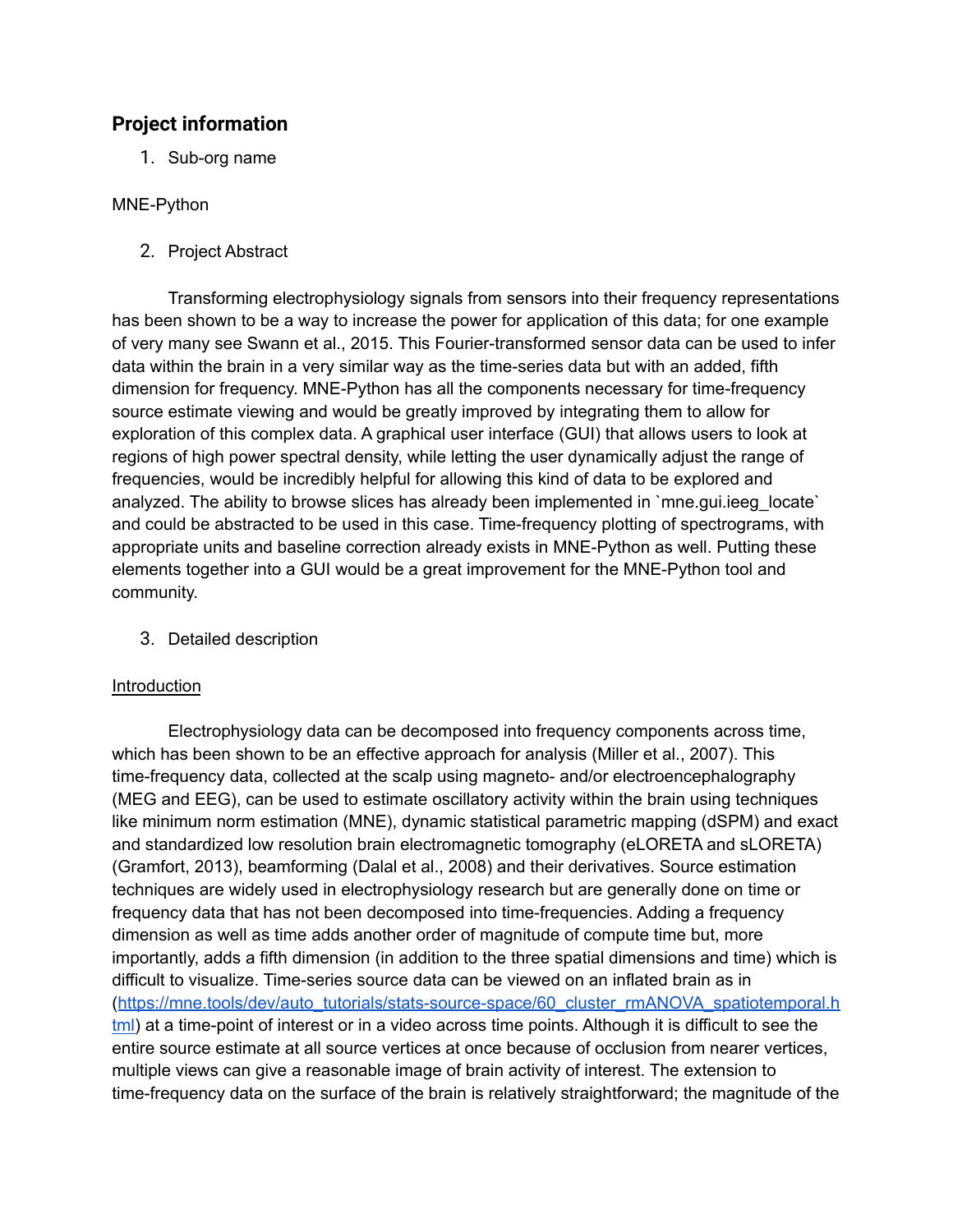time-frequency data, either averaged or in a frequency band of interest, can be plotted in lieu of the magnitude of the source estimate in time. Given the constraints of 2D viewing, plotting a volumetric source estimate is most amenable to being viewed superimposed on anatomical magnetic resonance (MR) brain slices images e.g.

([https://mne.tools/dev/auto\\_examples/inverse/compute\\_mne\\_inverse\\_volume.html\)](https://mne.tools/dev/auto_examples/inverse/compute_mne_inverse_volume.html#sphx-glr-auto-examples-inverse-compute-mne-inverse-volume-py). These plots of dynamic functional activity are best viewed interactively, especially with the added complexity from visualizing a power time series, and ideally being able to toggle between different frequency bands of interest in real time and adjust the bounds of the band; a single image or even video is not able to capture the complexity from the dimensionality of this data.

#### Workflow

The user will be able to follow existing tutorials to compute a surface or volume source estimate (e.g. [https://mne.tools/dev/auto\\_tutorials/inverse/40\\_mne\\_fixed\\_free.html\)](https://mne.tools/dev/auto_tutorials/inverse/40_mne_fixed_free.html) from raw electrophysiology data (MEG, EEG or intracranial EEG). Then the user will be able to interact with the plots and GUI from this project to visualize and explore their data. Finally, the user will be able to follow other existing tutorials (e.g.

[https://mne.tools/dev/auto\\_tutorials/stats-source-space/60\\_cluster\\_rmANOVA\\_spatiotemporal.ht](https://mne.tools/dev/auto_tutorials/stats-source-space/60_cluster_rmANOVA_spatiotemporal.html) [ml\)](https://mne.tools/dev/auto_tutorials/stats-source-space/60_cluster_rmANOVA_spatiotemporal.html) to make statistical inferences about their data motivated by their explorations.

### CLI/API

A possible command line call might look something like this:

\$ mne plot\_stc --stc /path/to/stc.h5 --subject sample \ --subjects-dir /path/to/Freesurfer/subjects\_dir

The Python API will be documented with Sphinx in the style of MNE and syntax will look like this:

#### >>> stc.plot()

where the PyQt user interface will be launched instead of pyvista brain plots for volume source estimates.

#### Implementation Details

Some notes on potential implementation roadblocks and challenges along with potential solutions are outlined below:

- Source estimate data (*stc.data*) that is 3D (ch x time x freq) instead of 2D (ch x time) will have to be checked in all the functions where this is used. By using inheritance and putting check functions in the base classes, the number of changes should be able to be minimized.
- Source estimate data that is 3D will ideally be saved to the *hdf5* file format but 2D data is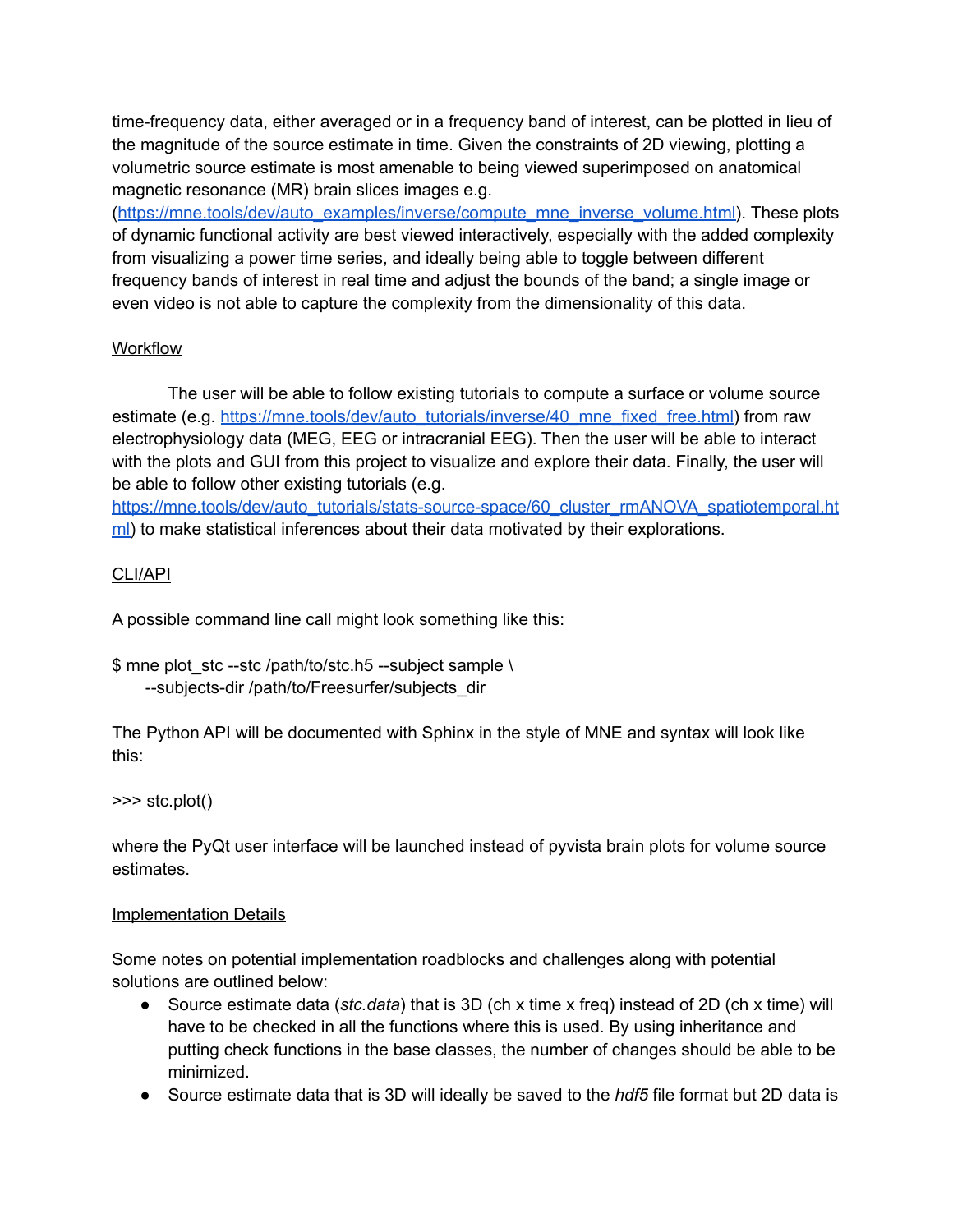currently saved. Having optimally sized files may be an issue, but, by paring down fields in the stc class, a reasonable file size is likely to be achieved.

4. Weekly timeline

June 13, 2022 - June 17, 2022

- Refactor source estimate data (*stc.data)* to support time-frequency data (add frequency dimension)
- June 20, 2022 June 25, 2022
- Continue refactor, with tests, documentation and checks for backward compatibility
- June 27, 2022 July 1, 2022
	- Add time-frequency to *stc.plot* to replace the line plot
- July 4, 2022 July 8, 2022
	- Refactor to abstract the intracranial GUI slice browser (uses the same navigation of volumetric data)
- July 11, 2022 July 15, 2022
	- Implement a GUI with a slice browser and time-frequency plot
- July 18, 2022 July 22, 2022
	- Implement a GUI with a slice browser and time-frequency plot
- July 25, 2022 July 29, 2022
	- Write tests
- August 1, 2022 August 5, 2022
	- Write tests
- August 8, 2022 August 12, 2022
	- Write examples and documentation

August 15, 2022 - August 19, 2022

- Write examples and documentation
- August 29, 2022 September 2, 2022
	- Write examples and documentation
- September 5, 2022 September 12, 2022
	- Write examples and documentation

#### **Conclusion**

The software implementation required to execute this project is relatively well-known. Therefore, I expect there to be time to increase usability by writing ample tests and documentation. This project will improve the ease of exploring time-frequency source estimate data, making it more accessible for analyses. Furthermore, it will allow for visualization that will aid in developing intuition for the relationship between sensor data and source estimations, making it an important didactic tool as well as a tool for data exploration.

#### **References**

Dalal, S. S., [Guggisberg,](https://www.zotero.org/google-docs/?rAok2x) A. G., Edwards, E., Sekihara, K., Findlay, A. M., Canolty, R. T., Berger,